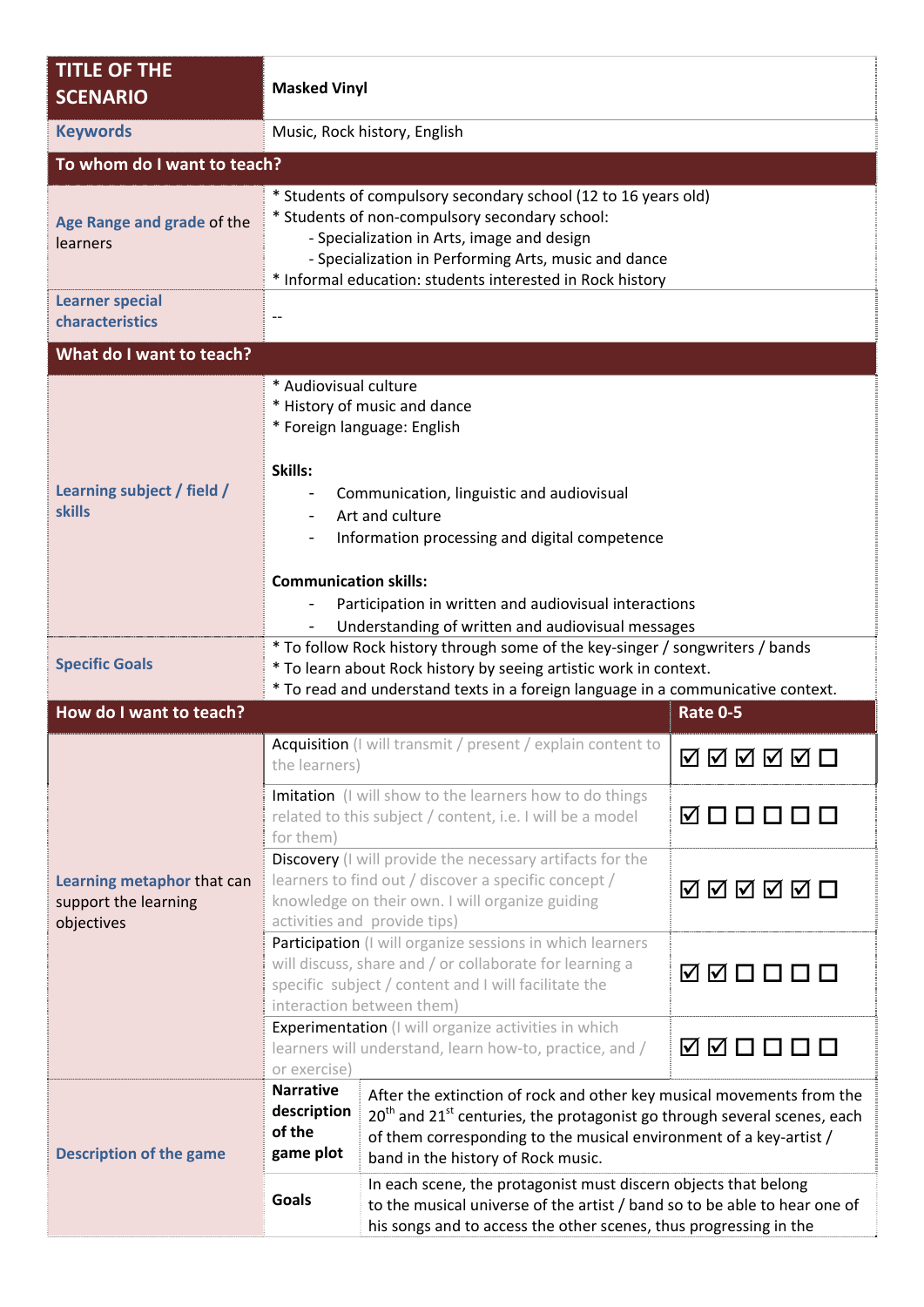|                                                                       | game. The player has to solve the 20 scenes in order to resuscitate Rock<br>music.                                                                                                             |                                                                                                                                                                                                                                                                                                                                                                                                                                                                                                                                                                                                                                                                        |                        |                                 |  |
|-----------------------------------------------------------------------|------------------------------------------------------------------------------------------------------------------------------------------------------------------------------------------------|------------------------------------------------------------------------------------------------------------------------------------------------------------------------------------------------------------------------------------------------------------------------------------------------------------------------------------------------------------------------------------------------------------------------------------------------------------------------------------------------------------------------------------------------------------------------------------------------------------------------------------------------------------------------|------------------------|---------------------------------|--|
|                                                                       | <b>Characters</b>                                                                                                                                                                              | * Protagonist<br>* Virtual character: he is a replica of Brian Jones, the guitar player who<br>founded The Rolling Stones. He gives clues to the player so to help him<br>solving the scenes.                                                                                                                                                                                                                                                                                                                                                                                                                                                                          |                        |                                 |  |
|                                                                       | <b>Scenes</b>                                                                                                                                                                                  | Each scene represents the environment of an artist / band:<br>* Liverpool (The Beattles)<br>* London (The Rolling stones)<br>* Las Vegas (Elvis Presley)<br>* Asbury Park (Bruce Springsteen)<br>* lunar base (David Bowie)<br>* Greenwich Village (Bob Dylan)<br>* Seattle (Nirvana)<br>* Wembley (Queen)<br>* Folsom Prison (Johnny Cash)<br>* dirigible Hindenburg (Led Zeppelin)<br>* Battersea Power Station (Pink Floyd)<br>* Dublin (U2)<br>* Los Angeles (Guns n' Roses)<br>* Woodstock (Jimmie Hendrix)<br>* Venice Beach (The Doors),<br>* Jamaica (Bob Marley)<br>* train rails.<br>* Oklaoma (Woody Guthrie)<br>* Police<br>* Dire Street<br>* The Killers |                        |                                 |  |
|                                                                       |                                                                                                                                                                                                |                                                                                                                                                                                                                                                                                                                                                                                                                                                                                                                                                                                                                                                                        | Learning<br>settings   | <b>Estimated</b><br><b>Time</b> |  |
|                                                                       | Before the game:                                                                                                                                                                               |                                                                                                                                                                                                                                                                                                                                                                                                                                                                                                                                                                                                                                                                        | Classroom.             |                                 |  |
|                                                                       | * Previous lessons on rock artists and bands through<br>songs, pictures and videos.<br>* Students will express their musical preferences.                                                      |                                                                                                                                                                                                                                                                                                                                                                                                                                                                                                                                                                                                                                                                        | Virtual<br>environment | 1 session                       |  |
| <b>Narrative Description of</b>                                       | During the game:                                                                                                                                                                               |                                                                                                                                                                                                                                                                                                                                                                                                                                                                                                                                                                                                                                                                        |                        |                                 |  |
| learning activities - step by<br>step organization and<br>structuring | Students play the game, either individually or in pairs.                                                                                                                                       |                                                                                                                                                                                                                                                                                                                                                                                                                                                                                                                                                                                                                                                                        | Classroom.             | 1/2 sessions                    |  |
|                                                                       | After the game:                                                                                                                                                                                |                                                                                                                                                                                                                                                                                                                                                                                                                                                                                                                                                                                                                                                                        |                        |                                 |  |
|                                                                       | * Work with the information learnt within the game.<br>* Idea: Creation of a radio program for the school<br>radio station, which resumes Rock history.                                        |                                                                                                                                                                                                                                                                                                                                                                                                                                                                                                                                                                                                                                                                        | Classroom.<br>Home.    | 1 session<br>$5/10h$ .          |  |
|                                                                       |                                                                                                                                                                                                |                                                                                                                                                                                                                                                                                                                                                                                                                                                                                                                                                                                                                                                                        |                        | Total: 8/14h.                   |  |
| How will I evaluate students?                                         |                                                                                                                                                                                                |                                                                                                                                                                                                                                                                                                                                                                                                                                                                                                                                                                                                                                                                        |                        |                                 |  |
| <b>Evaluation approach</b>                                            |                                                                                                                                                                                                |                                                                                                                                                                                                                                                                                                                                                                                                                                                                                                                                                                                                                                                                        |                        |                                 |  |
| What will learners need in order to achieve learning objectives?      |                                                                                                                                                                                                |                                                                                                                                                                                                                                                                                                                                                                                                                                                                                                                                                                                                                                                                        |                        |                                 |  |
| <b>Prerequisites</b>                                                  | * Digital skills<br>* Being familiar with the dynamics of adventure games (it is recommended to have<br>played adventure games such as Monkey Island)<br>* Reading of low-intermediate English |                                                                                                                                                                                                                                                                                                                                                                                                                                                                                                                                                                                                                                                                        |                        |                                 |  |
| <b>Settings and materials</b>                                         | * An environment which allows for communication among peers.<br>* An English dictionary.<br>* Appropriate computers                                                                            |                                                                                                                                                                                                                                                                                                                                                                                                                                                                                                                                                                                                                                                                        |                        |                                 |  |